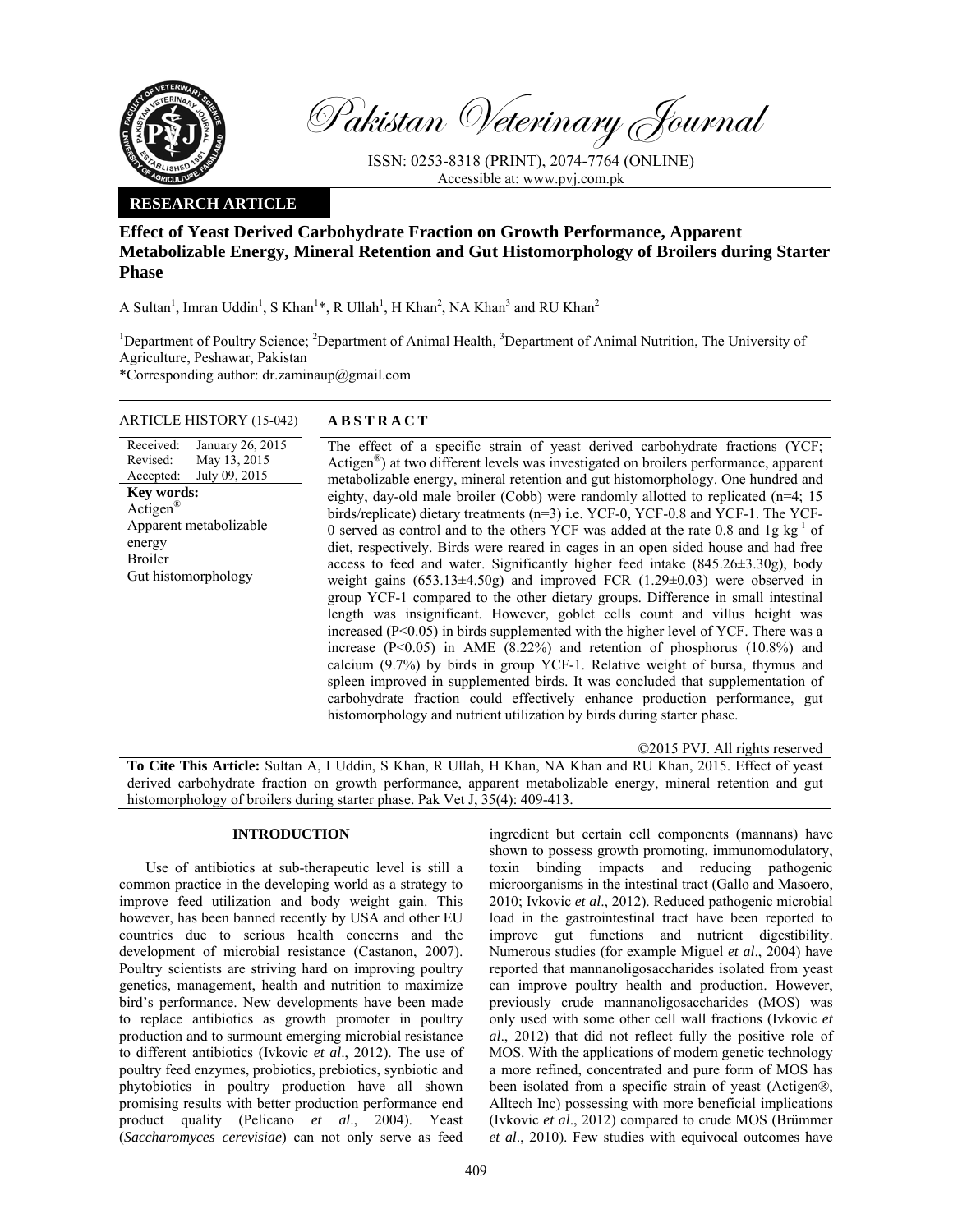been conducted to assess the efficacy of pure yeast carbohydrate fractions (Actigen®, Alltech Inc). Moreover, beneficial impacts were assessed mostly during finisher phase (0-42) of broiler production. Poultry growers are however facing tremendous problems during the starter period of broiler production. Birds during early stage of life are more prone to various stresses that can badly affect growth performance, immunity and digestion due to less development of the different body physiological functions. Also no research work has monitored the role of Actigen® on improving apparent metabolizable energy and mineral retention during starter phase (0-21 days) of life. This research work was therefore planned to examine the beneficial impacts of carbohydrate fraction isolated from a specific strain of yeast (Actigen®, Alltech Inc) in maize-soybean based diet from 1-21 days on growth performance, apparent metabolizable energy of diet, lower ileum histomorphology and calcium and phosphorus retention of broiler birds.

## **MATERIALS AND METHODS**

**Ethical considerations:** This research study was preapproved by the departmental Board of Studies meeting for procedures involving live birds handling and welfare.

**Bird's husbandry and experimental diets:** A total of 180, day-old male broilers (Cobb) were randomly allocated to three replicated (n=4) dietary treatments i.e. YCF-0, YCF-0.8 and YCF-1 with 15 birds per replicate. Birds were reared in open sided house at optimal environmental (Temp: 95-75ºF; RH: 65-60%) and management conditions. All birds had an *ad-libitum* access to fresh water and corn-soybean meal based mash diet (22% CP and 2960 MJ  $\text{Kg}^{-1}$ ). Actigen<sup>®</sup> (Alltech, Inc. USA) was added in diets at rate of 0.8 (YCF-0.8) and 1 (YCF-1) g/ kg of diet, YCF-0 served as control. Experimental diets were stored in the cool room  $(4^{\circ}C)$ before the start of research.

Performance data: Feed intake was determined by offering known quantity of feed and measuring refused feed daily. Bird's weight were measured on day first and then at the end of each week for 21 days. Feed conversion ratio (FCR) was determined and adjustment was made for mortality  $[$ (FCR = weight of feed consumed per weight gain of survivors), and was adjusted for mortality (AFCR  $=$  weight of feed consumed)/ (weight gain of survivors  $+$ weight gain of mortalities)]. Weight of the spleen, bursa of Fabricius, and thymus was measured after removing and stripping of adhering tissues. Relative organ weight was calculated as percentages of body weight  $=$  [(organ weight / body weight $) \times 100$ ]

Two birds per replicate were weighed, killed, skinned off and edible and non-edible parts were removed. Carcass was weighed and expressed in term of percentage. Dressing Percentage = (Dressed weight / Live weight)  $x$ 100

**Lower ileum histomorphology:** On day-21, one cm section of the middle of the lower ileum was detached, washed in physiological saline solution, and fixed in 10% formalin (buffered) from two birds in each replicate.

These tissues were washed and dehydrated in different dilutions of alcohol and fixed in paraffin. Luminal contents of the intestinal sections were flushed with cold PBS and were then fixed in 10% formalin (buffered) for 3 days. The fixed intestinal segments were sliced into 5-mm segments and fixed in paraffin. These samples were mounted onto slides after cutting up to 5 µm in thickness. The slides were stained using H  $&$  E stain and were observed under microscope. The villus area was obtained from 4 villi/3 tissues per slide and the goblet cells count was taken per villus. The mean number of goblet cells per bird was obtained from 20 readings of goblet cell count.

**Determination of apparent metabolizable energy (AME):** On day-16, 5 birds from each replicate were shifted to 16 metabolic cages (3L x 3W x 2H ft). Birds were offered known amount of feed daily and fresh feces were collected every next morning, weighed and freezed for four days. Gross energy (GE) of the diets and excreta was determined using an adiabatic bomb calorimeter (IKA® WERKE, USA) standardized with benzoic acid. Approximately one gram of sample was pressed to a tablet in Pellet Press (Parr Instrument Co, USA), re-weighed and transferred to VM crucible for combustion in the adiabatic bomb calorimeter. Gross energy for the samples was recorded.

#### **Calculations:**

$$
AME = \frac{(Energy intake - Energy lost)}{Head intake}
$$

**Determination of Ca and P:** Dry samples of feed and feces were acid digested for mineral analyses as described by Sultan *et al*. (2014) using Atomic Absorption Spectrometer.

**Data analysis:** Data was analyzed using standard procedure of Analysis of Variance (ANOVA) in complete randomized design (CRD) and means were compared using Fisher LSD test (SAS, 2004).

#### **RESULTS**

Mean feed intake (845.26±3.3g), body weight  $(653.13\pm4.5)$  and FCR  $(1.29\pm0.03)$  were significantly improved  $(P<0.05)$  by birds in group YCF-1 that received the highest level of Actigen® compared to YCF-0.8 and YCF-0 (Table 1). Difference between the later two groups was however insignificant. No significant difference was observed in the mean intestinal length (Table 2) of birds among different dietary groups. Goblet cell count and villus heights in the small intestine of birds were significantly increased (Table 2, Fig 1) with Actigen® supplementation in YCF-1 and YCF-0.8, respectively. No significant alteration in the mean intestinal length was noted with Actigen® supplementation. Apparent metabolizable energy and digestibility coefficients of calcium and phosphorus of broiler birds in different experimental and control groups (Table 3) were significantly altered. Birds in group YCF-1 had enhanced (7.5%) apparent metabolizable energy (13.69±0.08 MJ/kg) to other groups. There was only a numerical increase (2.32%) in the AME of birds in group YCF-0.8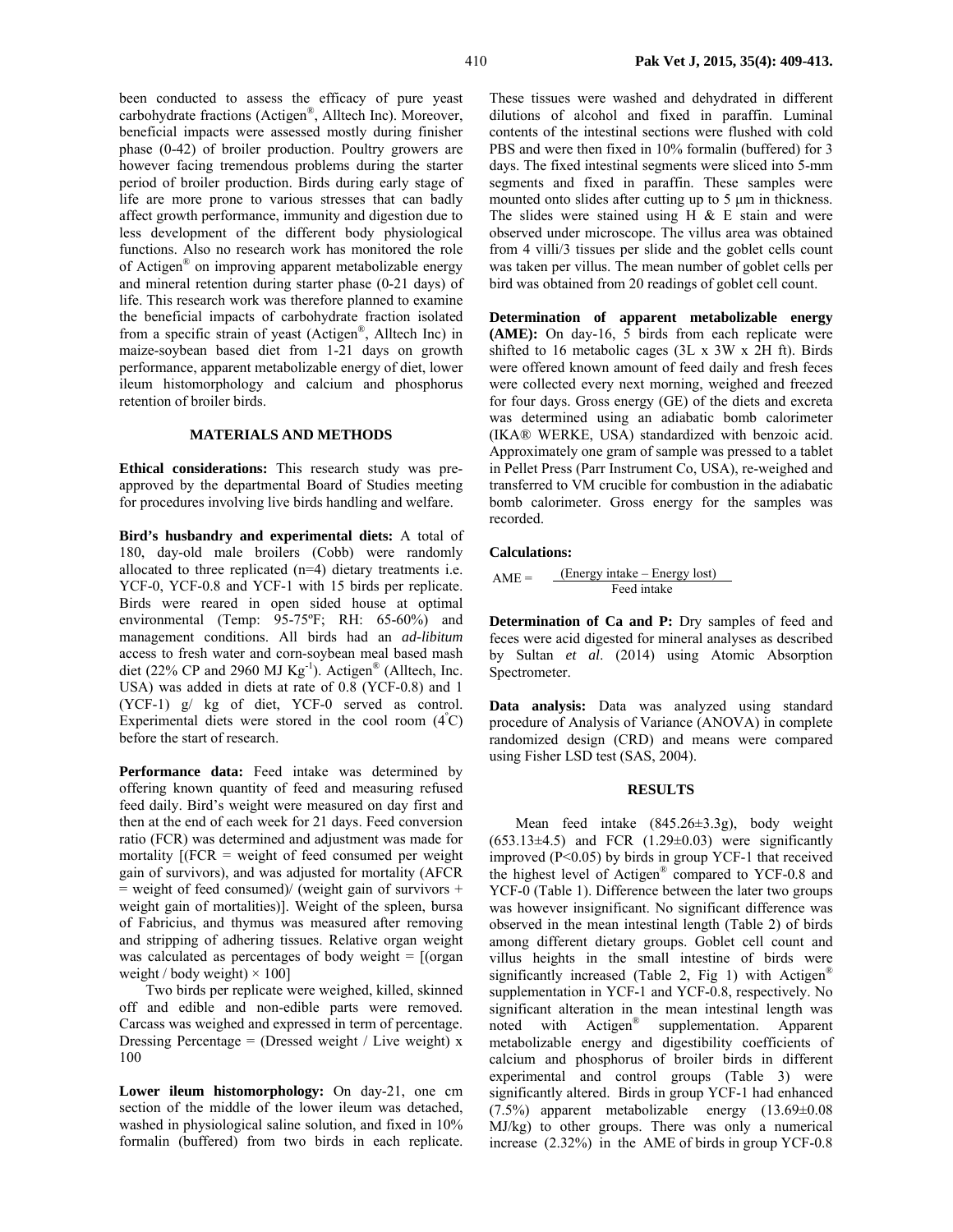**Table 1:** Effect of yeast carbohydrate fraction (Actigen®) on mean feed intake, body weight gain and FCR of broiler birds during starter phase

| Groups    | Feed Intake $(g)$       | Weight gain (g)               | <b>FCR</b>                   |
|-----------|-------------------------|-------------------------------|------------------------------|
| YCF-0     | $795.28 \pm 4.1^b$      | $575.72 \pm 4.2^b$            | $1.38 \pm 0.03^b$            |
| $YCF-0.8$ | 794.07±3.9 <sup>b</sup> | 590.99 $\pm$ 5.1 <sup>b</sup> | $1.34 \pm 0.02^b$            |
| YCF-I     | $845.26 \pm 3.3^a$      | $653.13 \pm 4.5^a$            | $1.29 \pm 0.03$ <sup>a</sup> |
| .         | $\cdots$                | $\blacksquare$                |                              |

Values (mean<sup>+</sup>SE) carrying different superscripts within a column differ significantly (P<0.05). YCF-0: control); YCF-0.8: 0.8g Actigen® kg<sup>-1</sup> diet; YCF-1: 1g Actigen® kg<sup>-1</sup> diet.

**Table 2:** Effect of yeast carbohydrate fraction (Actigen®) on mean intestinal length, goblet cells count and villus height of broiler birds at day-21

| Groups         | Intestinal length<br>(cm) | Goblet cells (n)               | Villus<br>$height(\mu m)$    |
|----------------|---------------------------|--------------------------------|------------------------------|
| YCF-0          | $53.00 \pm 0.823$         | $94.30 \pm 1.086$ <sup>c</sup> | $76 \pm 0.000$ <sup>b</sup>  |
| <b>YCF-0.8</b> | 53.50±0.823               | $111.95 \pm 5.568^b$           | $96 \pm 0.000^{\circ}$       |
| YCF-I          | 54.13±0.398               | 141.35±0.912 <sup>a</sup>      | $133 \pm 0.022$ <sup>a</sup> |
| .              | <br>$-$                   |                                |                              |

Values (mean<sup>+</sup>SE) carrying different superscripts within a column differ significantly (P<0.05). YCF-0: control); YCF-0.8: 0.8g Actigen® kg<sup>-1</sup> diet; YCF-1: 1g Actigen® kg<sup>-1</sup> diet.

**Table 3**: Effect of yeast carbohydrate fraction (Actigen®) on the digestibility of Ca, P and apparent metabolizable energy by broiler birds at day-21

|                | AME (MJ/kg)              | Digestibility coefficient    |                                                                                                                                                                                                                               |
|----------------|--------------------------|------------------------------|-------------------------------------------------------------------------------------------------------------------------------------------------------------------------------------------------------------------------------|
| Groups         |                          | Cа                           |                                                                                                                                                                                                                               |
| YCF-0          | $12.65 \pm 0.07^{\circ}$ | $0.74 \pm 0.01$ <sup>b</sup> | $0.72 \pm 0.01$ <sup>b</sup>                                                                                                                                                                                                  |
| <b>YCF-0.8</b> | $12.95 \pm 0.08^{\circ}$ | $0.74 \pm 0.02^b$            | $0.72 \pm 0.02^b$                                                                                                                                                                                                             |
| YCF-I          | $13.69 \pm 0.08^a$       | $0.82 \pm 0.01$ <sup>a</sup> | $0.79 \pm 0.01$ <sup>a</sup>                                                                                                                                                                                                  |
|                | \/-l / . CF\  JM         |                              | the company of the control of the company of the company of the company of the company of the company of the company of the company of the company of the company of the company of the company of the company of the company |

Values (mean<sup>+</sup>SE) carrying different superscripts within a column differ significantly (P<0.05). YCF-0: control); YCF-0.8: 0.8g Actigen® kg<sup>-1</sup> diet; YCF-1: 1g Actigen® kg<sup>-1</sup> diet.

**Table 4:** Effect of yeast carbohydrate fraction (Actigen®) on the relative weight of lymphoid organs relative to body weight and carcass yield (%) of broiler birds at day 21

| Groups                                                                       | Bursa of<br>fabrics                                | <b>Thymus</b>                 | Spleen                         | Carcass yield<br>(%)           |
|------------------------------------------------------------------------------|----------------------------------------------------|-------------------------------|--------------------------------|--------------------------------|
| YCF-0                                                                        | $0.178 \pm 0.002^{\circ}$ 0.26 ± 0.00   $^{\circ}$ |                               | $0.071 \pm 0.002^b$            | $56.19 \pm 0.607$              |
| <b>YCF-0.8</b>                                                               | $0.197 \pm 0.001^{\circ}$ 0.28 $\pm 0.001^{\circ}$ |                               | $0.079 \pm 0.001$ <sup>b</sup> | 57.74±0.35 $1^{\circ}$         |
| YCF-I                                                                        | $0.264 \pm 0.009$ <sup>a</sup>                     | $0.28 \pm 0.001$ <sup>a</sup> | $0.089 \pm 0.001$ <sup>a</sup> | $60.85 \pm 0.152$ <sup>a</sup> |
| Values (messa (CF), semains aliffenent eus emenicte uniden a salumes aliffen |                                                    |                               |                                |                                |

Values (mean+SE) carrying different superscripts within a column different significantly (P<0.05). YCF-0: control; YCF-0.8: 0.8g Actigen® kg<sup>-1</sup> diet; YCF-1: 1g Actigen® kg<sup>-1</sup> diet.

(12.95±0.08MJ/kg) compared to YCF-0. Similarly, difference in the digestibility coefficients of Ca and P was insignificant between group YCF-0.8 and YCF-0. However, the impact of Actigen at higher inclusion level in diet (group YCF-1) was significant to increase Ca (0.79) and P (0.82) uptake by the bird. Birds in this group retained 8.9% and 9.8% more Ca and P, respectively, compared to other two groups. Relative weights of lymphoid organs to body weight were significantly higher in birds (YCF-1) that received higher dose (1g/kg of diet) of Actigen®. Improvement in the weight of bursa of Fabricius was  $(0.264 \%)$ , thymus  $(0.27%)$  and spleen (0.089%) by birds in group YCF-1 to other YCF-0. Difference between YCF-1 and YCF-0.8 was however insignificant for thymus. Similarly no significant difference was found between YCF-0.8 and control group for bursa of Fabricius and spleen (Table 4).

#### **DISCUSSION**

In the current study, performance traits improved significantly in YCF-1. Yeast carbohydrate fraction that could potentially be used as prebiotic (Ivkovic *et al*., 2012) has some promising impacts on broilers. Beneficial influence of Actigen® in the current study could be

attributed to its efficacy in maintaining a balanced gut microbial population that might have played a crucial role in improving gut health and performance of the broilers (Gaggia *et al.,* 2010). Improved feed intake, body weight gain and FCR noticed in present study could be related to the suppressive effect of Actigen® on enteric pathogens and better integrity of the intestinal linings of the chickens (Kim *et al*., 2011; Lea *et al*., 2011). These authors also reported that dietary *Saccharomyces cervisiae* cell wall carbohydrate fraction is helpful in reducing stress in birds that assist bird to consume more feed, and coincide with present findings of improved feed intake. Similar results of improved performance were found in a series of experiments with dietary yeast carbohydrate fraction and prebiotics (Safalaoh, 2006). These results are also supported by the work of (Koc *et al.,* 2010) who observed higher feed intake with addition of crude yeast cell wall carbohydrate fraction MOS in poultry diet. In contrast to present findings Midilli *et al.* (2008) did not notice any differences in feed intake, body weight gain with dietary MOS probably due to differences in age and type of birds used. Improved body weight and FCR of birds could be attributed to gut integrity and better nutrient utilization as has been observed in present study. Moreover, villus height and goblet cell counts were significantly improved with Actigen supplementation that probably have resulted in better nutrients assimilation and body weight gain and can be supported by the outcomes of Ivkovic *et al.* (2012). Koc *et al.* (2010) observed similar findings of improved body weight gain when broilers were supplemented with MOS. In another study on broiler during starter phase Yang et al. (2007) observed that MOS addition improved body weight gain and feed intake, which support current findings. Findings of better body gain in present study are however in contrast to Midilli *et al.* (2001) who observed no significant effect of dietary supplementation of MOS on body weight gain. Discrepancy in results could probably be the effect of level and type of MOS used and other dietary differences. Birds that received Actigen had better nutrient utilization and body weight gain. Enhanced efficiency of feed utilization could be attributed to the beneficial impact of Actigen on gut health, improved digestion and a reduction in the load of pathogenic microbes that compete for nutrients (Hajati and Rezaei, 2010). Pelicano *et al*. (2004) reported improved FCR in birds that were supplemented MOS from 1 to 21 days and agrees to findings of present study. Similar findings of improved FCR were also reported by Yang *et al.* (2007) and Hooge (2003).

In the current study, an increase villus height and goblet cells count could be attributed to a reduction in the growth of pathogenic intestinal bacteria, binding of antinutritional factors in the feed that lowers inflammatory response of intestinal mucosa (Yang *et al.*, 2007) Mannanoligosaccharides increases goblet cell counts in the small intestine that in turns enhances mucin production that assists in the abolition of pathogens and provide a fitting environment for digestion and assimilation of nutrients. Increased in goblet cells density in birds supplemented with MOS is consistent with the findings of Uni and Smirnov (2006) and Solis de los Santos *et al*. (2007). These outcomes are supported by the findings of Yang *et al.* (2007) and Maiorka *et al*. (2004)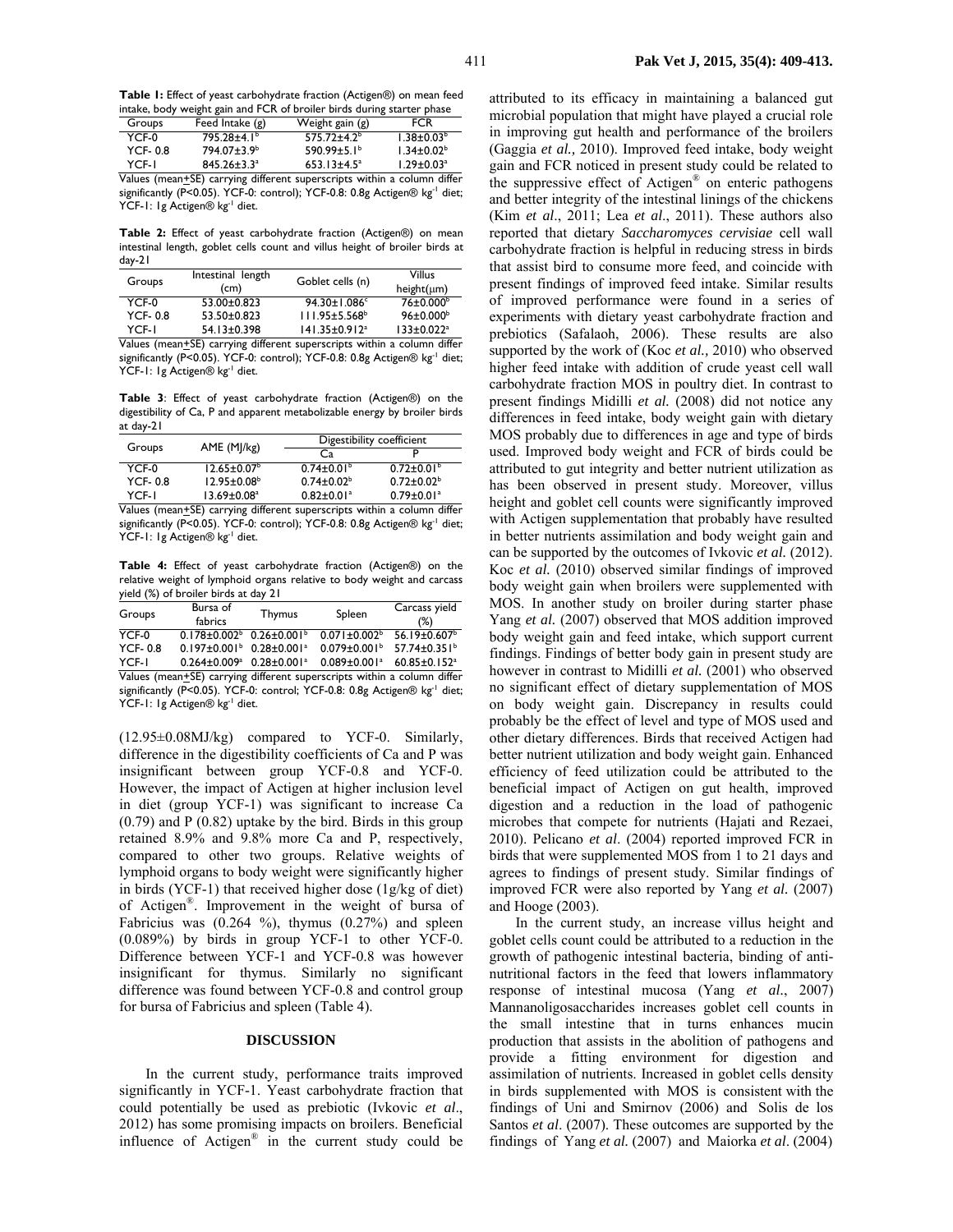

**Fig. 1:** Photomicrograph of lower ileum of broilers supplemented with different levels of Actigen® indicating villi status at day-21 post hatch. YCF-0 (upper): control (no added Actigen®); YCF-0.8 (middle): 0.8g Actigen® kg-1 diet; YCF-1 (lower): 1g Actigen® kg-1 diet. H&E, x100.

who did not observe any change in length of intestine, however, reported an improved microstructure villi and goblet cells. Baurhoo *et al.* (2009) noticed a significant increase in intestinal length as opposed to present findings, villus height and goblet cells count. Pelicano *et* 

412 **Pak Vet J, 2015, 35(4): 409-413.**

*al.* (2004) detected higher villus length and goblet cell count in ileal region of chicks supplemented with MOS at three weeks of age and support findings of present study.

Dietary prebiotics i.e., MOS can improve the integrity of the intestinal mucosa by binding and inhibiting pathogenic and opportunistic pathogenic bacteria from attaching to the intestinal mucosa thus improve nutrients availability. It also improves the health status of the gastrointestinal tract therefore could be used as indirect growth promoters and for effective nutrients utilization (Patterson *et al.,* 2003). The current study support the findings of Yang *et al.* (2008) who showed that a yeast cell wall MOS fraction enhances the AME of the feed. In contrast, Yang *et al*. (2007) did not find any significant improvement in nutrients and energy availability with<br>MOS supplementation. The improved nutrient supplementation. The improved nutrient digestibility in broilers supplied with yeast cell wall fractions in diets may be due to an improvement in gut health (Hajati and Rezaei, 2010). The effects of oligosaccharides on the digestibility of Ca and P was investigated by (Huang *et al.,* 2005; Li *et al.,* 2007) but these kinds of studies are very limited. The finding of improved digestibility of nutrients is in line with the results of Huang *et al*. (2005) who found that dietary supplementation of oligosaccharides improved nutrient digestibility in broiler chickens.

Teo and Tan (2007) found out the positive effect of prebiotics on the bacterial population in the gastro intestinal tract and observed that birds fed prebiotics have higher lymphoid organs weights to that of the controlled one because prebiotics reduces the pathogenic bacteria in the gut and stimulate the health of the birds. Ahmadi (2011) observed increased in the lymphoid organs weight when the diets were added prebiotics. The former study also observed an increase in the lymphoid organs due to the increase in amount of prebiotics. Brzoska *et al.* (2007) observed significant increase in carcass weight and dressing percentage of birds with prebiotics addition.

**Conclusion:** Present findings revealed that yeast carbohydrate fraction, mannanoligosaccharides (Actigen®, Alltech Inc), supplementation  $\omega$  0.5-1.0 g/kg of diet have the potential to improve broiler production performance, gut health and nutrient utilization by broilers during starter phase.

**Author's contribution:** AS and SK developed the research idea and planned the experiment. IU and RU did the field work and collected samples. SK, NAK, HK and RUK analysed the data. All authors approved the manuscript.

#### **REFERENCES**

- Ahmadi F, 2011. The effect of *sacchromyces cervisiae* (thepax) on performance, blood parameters and relative weight of lymphoid organs of broiler chicks. Global Vet, 6: 471-475.
- Baurhoo B, PR Ferket and X Zhao, 2009. Effects of diets containing different concentrations of mannanoligosaccharides or antibiotics on growth performance, intestinal development, cecal and litter microbial populations, and carcass parameters of broilers. Poult Sci, 88: 2262–2272.
- Brzoska F, S Buluchevskij, K Stecka and B Sliwinski, 2007. The effects of lactic acid bacteria and mannanoligosaccharides, with or without fumaric acid on chicken performance, slaughter yield and digestive tract microflora. J Anim Feed Sci, 16: 241-251.